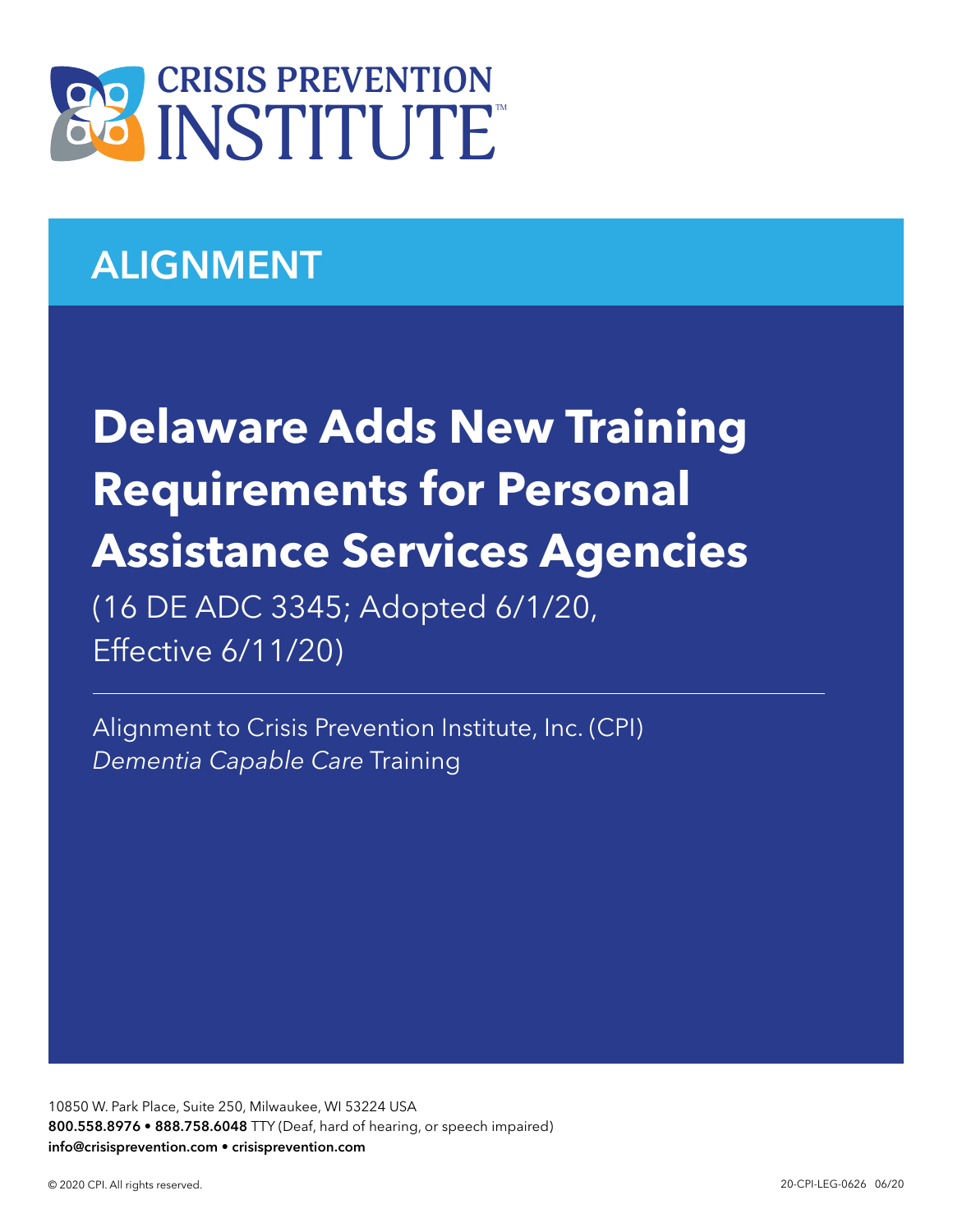### Delaware Adds New Training Requirements for Personal Assistance Services Agencies (16 DE ADC 3345; Adopted 6/1/20, Effective 6/11/20)

#### Alignment to Crisis Prevention Institute, Inc. (CPI) *Dementia Capable Care* Training

For more than 40 years, CPI has supported healthcare organizations that strive to provide the safest environment for staff, patients, and visitors. Not only will the *Dementia Capable Care* training program meet the new requirements in the Delaware regulation, CPI's train-the-trainer program and its family of advanced programs also offer a comprehensive array of curriculums that can meet all the needs an organization has.

The following chart is designed to assist you in identifying some of the ways in which CPI's *Dementia Capable Care* training program can help personal assistance services agencies in the state of Delaware comply with the training requirements within this law. It may also assist you in identifying areas that may require a review and/or revision in your facility's policies and procedures.

#### Section 2: Definitions

"Personal Assistance Services" means the provision of services for compensation that do not require the judgment and skills of a licensed nurse or other professional. The services are limited to individual assistance with/or supervision of activities of daily living, companion services, transportation services, homemaker services, reporting changes in consumer's condition, medication reminders and completing reports. Medication administration is permitted if all of the requirements under subsection 5.4.3 of these regulations are met. These services do not require physician's orders.

"Personal Assistance Services Agency" means any business entity or subdivision thereof, whether public or private, proprietary or not-for-profit, which refers direct care workers to provide personal assistance services to individuals primarily in their home or private residence.

4.5 Orientation and Testing

4.5.1 All direct care workers are required to complete an orientation program given by the Agency before providing services to a consumer.

4.5.2.24 Dementia-specific training must include: communications with persons diagnosed as having Alzheimer's disease or other forms of dementia; the psychological, social, and physical needs of those persons; and safety measures which need to be taken with those persons.

4.5.4 A personal assistance services agency that provides services to persons diagnosed as having Alzheimer's disease or other forms of dementia shall

Administration – 3345.4 Correlation With  *Dementia Capable Care* Training

> *Dementia Capable Care: Foundation* training includes a unit dedicated to communication and behavior. This includes an introduction to understanding distress behaviors as a form of communication, and the importance of remaining focused on the individual's perspective (including personhood and cognitive level characteristics). The unit offers insights into the meaning of the behavior expression, and the therapeutic approach to use in order to alleviate distress behaviors.

*Dementia Capable Care: Behaviors* training expands on these concepts, providing further education on how to identify distress behaviors and therapeutic